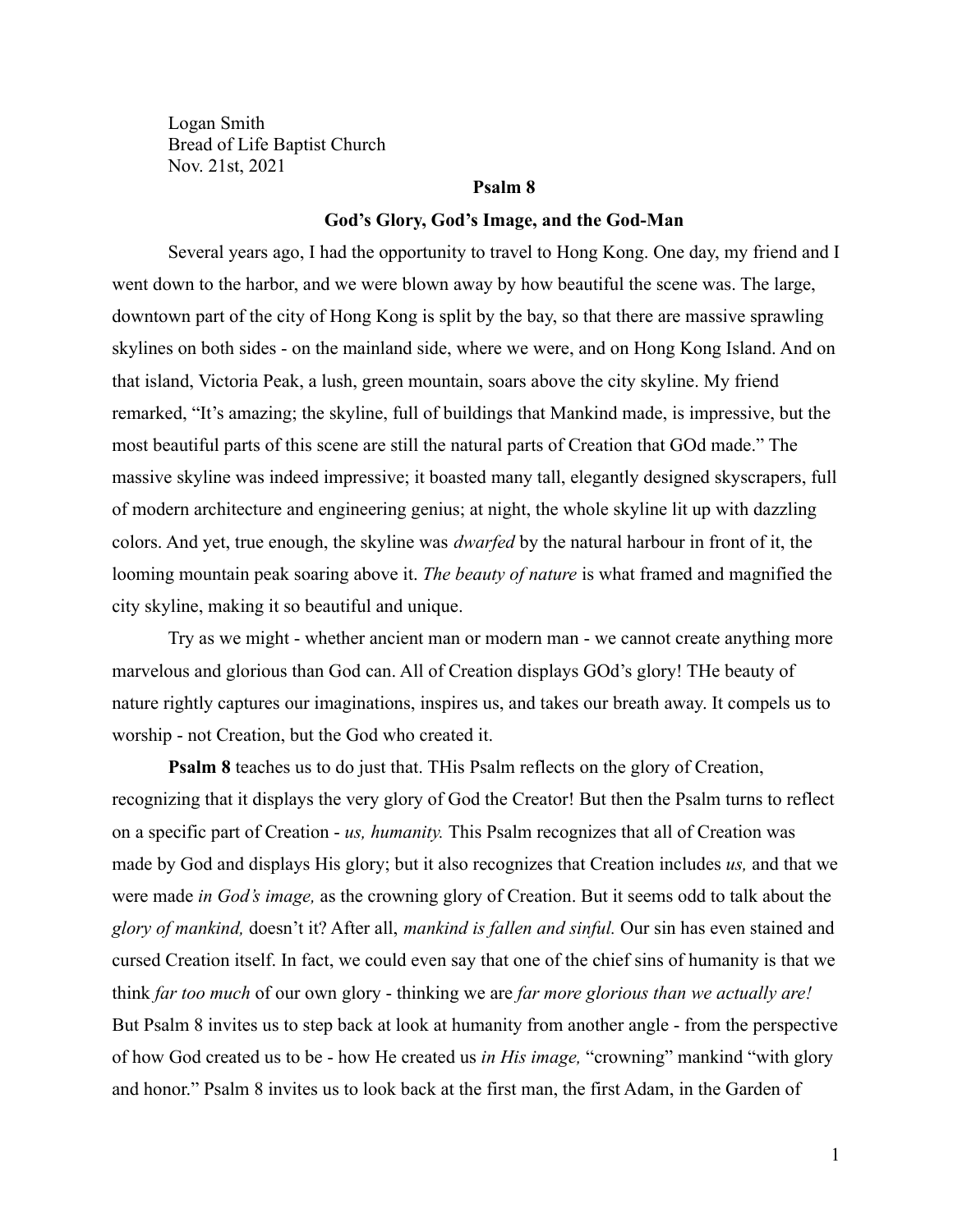Eden, as GOd made us to be. But it also invites us to look ahead to the second Adam, the True and Better Adam, Jesus Christ, who fulfills God's glorious purpose for humanity!

But let's hold that thought; we'll come back to it. First, we need to look at...

## **I. God's Unrivaled Glory as Creator of All Things**

This theme runs throughout this whole Psalm; in fact, it even *frames* it. THe first and last verses are the same, repeating: "O LORD, our Lord, how majestic is your name in all the earth!" (vv.1a, 9). These verses proclaim God's glorious majesty! They proclaim that our LORD is the one true God, worthy of all glory, honor, majesty and praise! Clearly, this is the language of hymns, songs of praise and worship!

Verse 1 continues,"You have set your glory above the heavens." Just a little later, in verse 3, he says, "When I look at your heavens, the work of your fingers, the moon and the stars, which you have set in place…"

YOu can just picture David walking outside on a dark, clear night, looking up at the beautiful night sky, full of stars, with a large, bright moon shining down! Have you ever experienced that? Ever gone stargazing, seen a supermoon or bloodmoon, or watched a meteor shower? The night sky can be absolutely *breathtaking.* THinking about "the heavens," full of stars, moons, planets, galaxies, and who knows what - it evokes wonder, majesty, and awe! It takes our breath away and stirs our imaginations to wonder.

All of the wonders of the sky and heavens above are "the work of [God's] fingers." He has "set in place" the moon and stars. The work of God's hands reveals GOd's glory and majesty, in all the earth! And this, of course, is true of *all Creation,* in the heavens, the earth, and the seas - in all the universe! All of creation is in mind here.

And so verses 1 and 3 takes us to the heights of space above, to the largest and grandest of God's creations, but then verse 2 plunges down to the smallest: to newborn babies, to children and infants: "Out of the mouth of babies and infants, you have established strength because of your foes, to still the enemy and the avenger." In other words, David is saying that God's glory is revealed from the greatest, even down to the smallest. A newborn baby is not a picture of strength; a baby is weak, fragile, and helpless. And yet, God can use even what comes out of the mouths of the small and weak, out of babies and infants, to display His glorious power and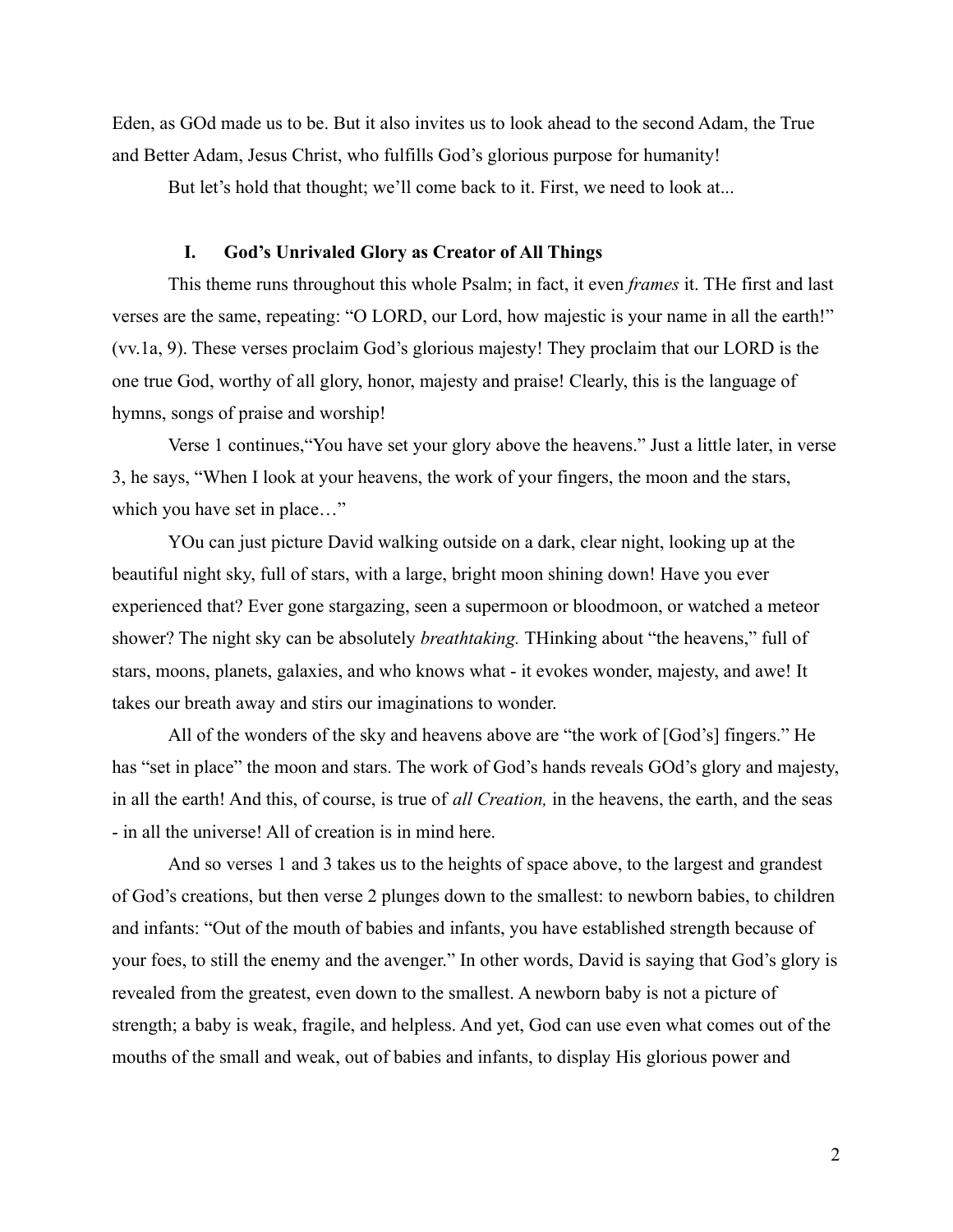strength, to silence His enemies. All of Creation, all of God's works, from the least to the greatest, display God's glory and majesty!

And this is why nature has the power to move us, to affect our hearts. I absolutely love being in nature. There are few things that refresh and revive my soul so much as getting out and enjoying the beauty of God's Creation. I love going on a hike in the woods; I love walking by the lake or down trails at Point Au Roche with my family; I love to walk outside at night and gaze up at the stars. Back in October, when the Fall colors were at their peak, my family and I just took a drive up in the mountains, marveling at all the colors painted across the canvas of the mountainsides, the towering peaks, and the plunging ravines. When I think of a truly relaxing vacation, I automatically think of sitting on the beach, staring out into the vast ocean, watching the waves break on the shore. If I'm ever particularly stressed, mentally drained, or emotionally weary, my wife Ashley wisely suggests that I go out in nature, since she knows it can so quickly revive my soul.

The beauty of nature inspires and encourages me. It evokes *joy* within me. But most importantly, it evokes *worship* within my heart. Not worship of the Creation or nature itself! No, of course not! It leads me to iworship the Creator - God Himself, who created all of the wonderful beauty of this world, and even the heavens above! In the words of the poet, Gerard Manley Hopkins, "The world is charged with the grandeur of God."<sup>1</sup>

So it is right for us to enjoy and appreciate the beauty of nature in such a way that we recognize *God's glory, beauty, and majesty,* which the works of His hands displays. So when your gazing at the stars above, taking a hike through the woods, watching the waves break on the shore, or even studying insects and plants in biology class, let the beauty and wonder of it capture your heart and imagination; and as is evokes joy in us, let that joy lead us to *worship the God who created this wonderful world and cosmos all around us!* Indeed, as we gather here on Sundays and sing songs of praise to God (especially songs like "How Great Thou Art," which we'll close with today), let us remember that we're singing to the God who created all things, who's glory is far above the heavens, far more glorious than all the universe!

And amazingly, this God *created and cares about us!* Which brings us to point number two...

<sup>&</sup>lt;sup>1</sup> Gerard Manley Hopkins, "God's Grandeur," [https://www.poetryfoundation.org/poems/44395/gods-grandeur.](https://www.poetryfoundation.org/poems/44395/gods-grandeur)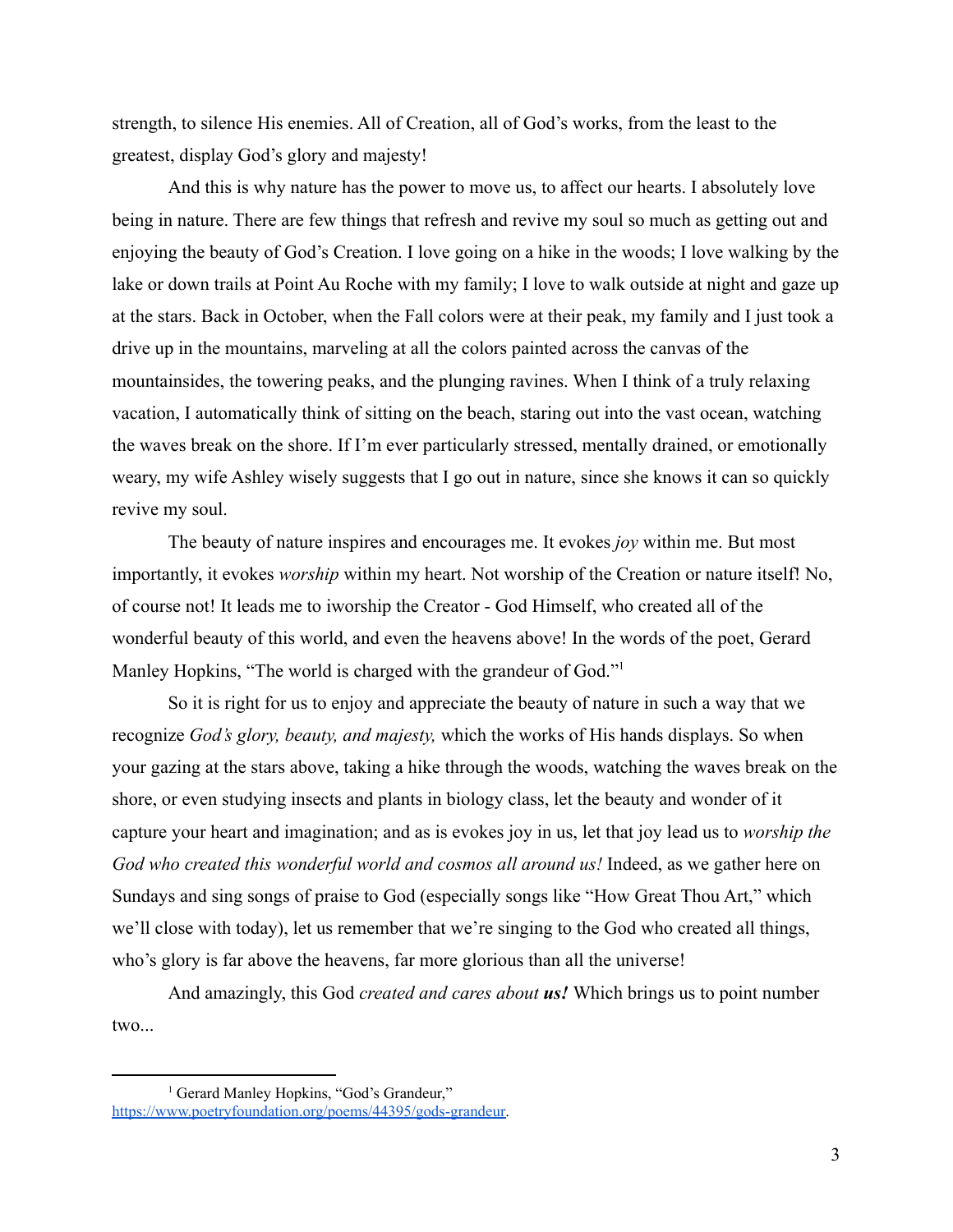#### **II. Mankind's Derived Glory as Made in the Image of God**

In the midst of reflecting on the grand scale of the cosmos, on the grandeur of the heavens above, and GOd's glory set even *above* the heavens - in the midst of his awe and reverie, he asks, "Why, then, would GOd care for us, for human beings, at all?" We see this in verses 3-4: "When I look at your heavens, the work of your fingers, the moon and the stars, which you have set in place, *what is man,* that you are mindful of him, and the son of man that you care for him?"

When you approach a mountain towering far over you, or stand on the sea shore and stare out at the never-ending horizon that just seems to go on forever, or you contemplate just how vast and deep the oceans are, or if you go out on a clear night and gae into the starry night sky, and think about the fact that there are millions and billions of stars out there, so many planets, moons, and even galaxies that we know practically nothing about, and think about just how *big* and *complex* and *wondrous* the universe is - well, it makes you feel very small, finite, and insignificant, doesn't it? It reminds us that we are just one very small person, cast within a vast universe. You can picture David experiencing that very feeling in these verses, can't you? He looks at the glory of the heavens above and asks, "What is man? What is mankind in comparison to all of *this?"* We're not as big, as bright, or as permanent and lasting as the moon and planets and stars and galaxies above, displaying GOd's majesty and glory in all the earth, in all of the Created universe - when we have that perspective, well, would God care for us at all?

And yet, the answer that David comes to, in verses 5-8, is actually pretty shocking. He answers his own question, saying, "Yet you have made him a little lower than the heavenly beings" (v.5). I know when we say that something is "lower" than something else, we're usually making the point that it is *less significant.* But actually the *opposite point* is being made here; David is showing that mankind actually has a *very high* place of honor in the created order - God has made us to be only a *little lower* than the heavenly beings, which is probably a reference to the angels who live in heaven. And this means, even though we feel so small and insignificant compared to the awesome moons, stars, and planets of the night sky, God actually made us to reflect *more* of His glory than even these! David makes this point even more explicit, saying God has, "*crowned him with glory and honor.* YOu have given him dominion over the works of your hands; you have put all things under his feet, all sheep and oxen, and also the beasts of the field, the birds of the heavens, and the fish of the sea, whatever passes along the paths of the sea.*"* God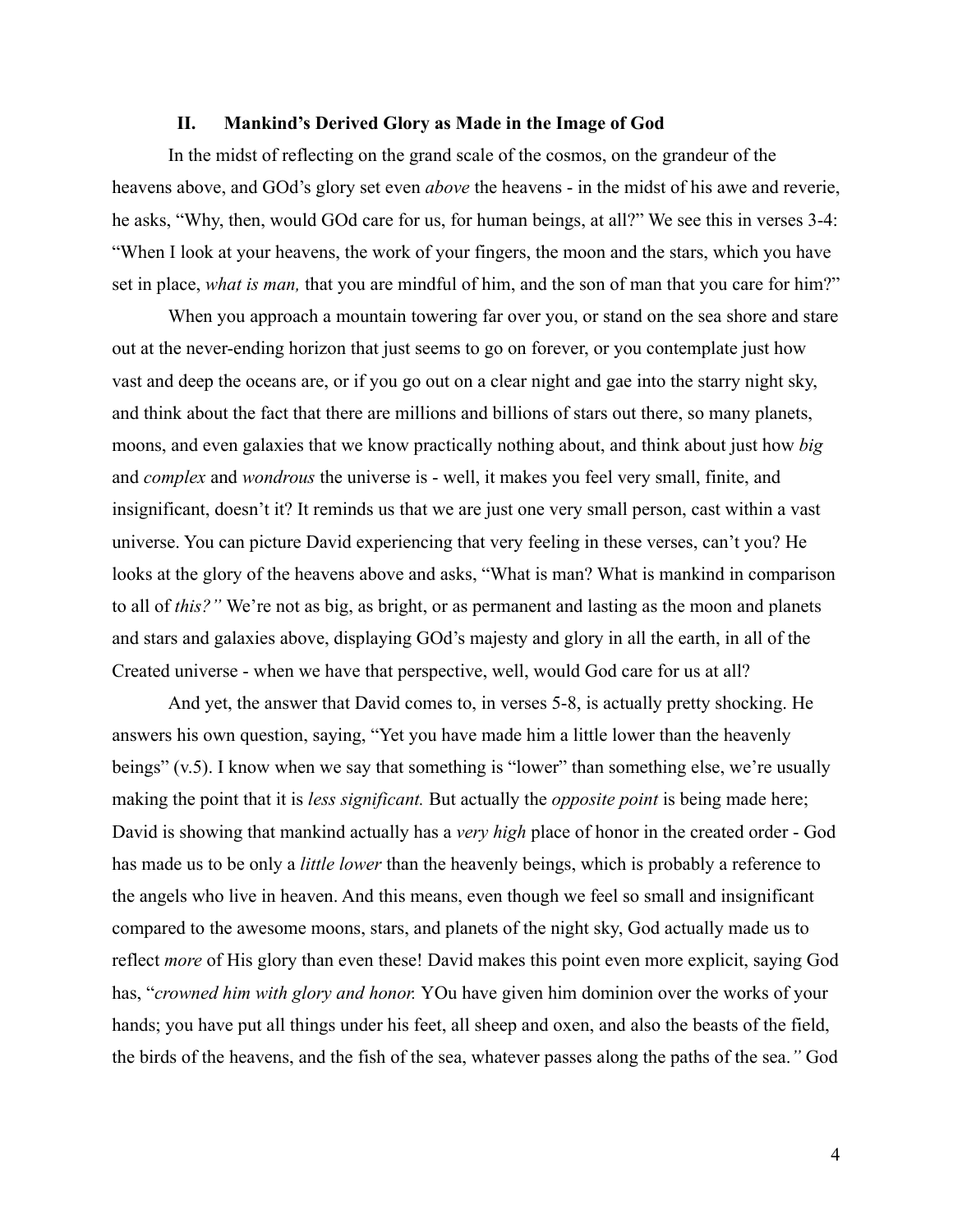created human beings to be the *crown* of creation, having the highest place of honor among created things, revealing GOd's glory the most!

Now, why would David say this? It's because he's looking back to the account of Creation itself, in Genesis 1, specifically verses 26-28. After creating the universe, the moons and stars, all the animals of the land, sky, and sea, he then creates mankind, saying, "Let us make man in our image, after our likeness. And let them have dominion over the fish of the sea and over the birds of the heavens and over the livestock and over all the earth and over every creeping thing that creeps on the earth." That's what David is looking back to and reflecting on: God's created design for all things, to reflect His glory, including His design in creating humanity. God created mankind to have *dominion* over all the earth, putting "all things under his feet." He crowned humanity with glory and honor, making us the crown of creation, by creating us *in the image of God,* in His own likeness.

But that begs the question: what exactly does it mean to be created in God's image? After all, Genesis 1 mentions this, but never defines it. But I think the reason why Moses didn't have to define what he meant by being made in the "image of God" is because such a phrase and concept would have been very familiar and obvious to his original audience. It's like if your boss said, "We'll take a day off for Christmas," he wouldn't then have to define what he meant by Christmas - he would just automatically assume that you knew what he was talking about. So it would have been with the phrase "the image of GOd," or being made in his "image" or "likeness." But we don't live in the same culture and time period as MOses's original audience; so what, then, does it mean exactly?

Well, this language of a god having an image-bearer was language used in the Ancient Near East to refer to *something* or *someone* representing that god. For example, the people might build a large statue that represented the god (an idol of a false, pagan god). That statue was supposed to reflect, resemble, and represent the god, imaging the god who reigned over this territory (or so they would claim).

Similarly, the king himself of many of these ancient, pagan kingdoms was seen as a living image of a god - a living representative of that god. The idea was that the king was seen as representing a particular god and exercising that god's power and rule over a particular people and territory. Because of this, some kings in the ancient Near East were called "sons" of god. That is, there was a relationship between the king and the god. The king was called the god's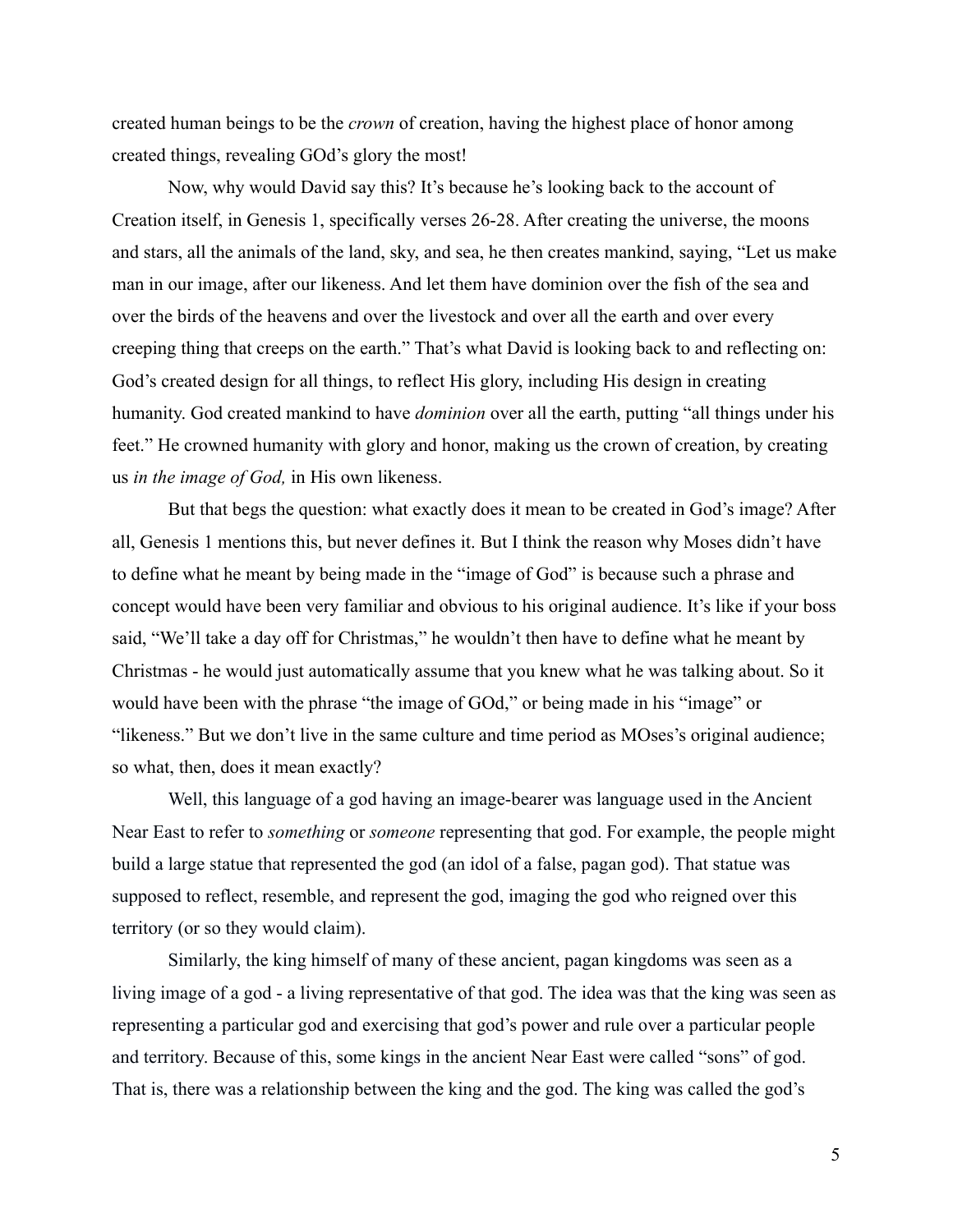"son" because he was in the likeness of his god, reflected the god's behavior, and represented the god's rule. So, for example, think of ancient Egypt: the king of Egypt was called the son of the god of Egypt and was the living image of the god of Egypt. And, as the god's son, he was to bear the god's image as he resembled, reflected, and represented the god in his rule over the land of Egypt.

As a good summary, Peter Gentry writes, "In the ancient Near East, since the king is the living statue of the god, he represents the god on earth. He makes the power of the god a present reality. To sum up, the term "image of god" in the culture and language of the ancient Near East in the fifteenth century B.C. would have communicated two main ideas: (1) rulership and (2) sonship. The king is the image of god because he has a relationship to the deity as the son of god and a relationship to the world as ruler for the god."<sup>2</sup>

In other words, was Genesis reveals, and what Psalm 8 is drawing our attention to, is the fact that God created all of us - humanity - to be His *image-bearers.* We were created to *reflect* and *represent* God as His appointed *rulers* over all Creation. Adam and Eve were created to be a little king and little queen representing and reflecting GOd's reign and rule over all the earth; that's why God gave mankind *dominion* over the earth. THerefore, as God's image-bearers, his representatives, mankind was created to specially *reflect* God's glory, as the climactic act of Creation; as David puts it, God made humanity in His image and likeness, and thus "crowned him with glory and honor."

Every single one of us was made in God's image and like; every one of us was created to have a relationship with God as His image-bearers, His representatives, as a son of God. Every single one of us was created to *display and reflect GOd's honor and glory* with all of our lives, in all that we do!

This is why *every single human life has meaning, value, and dignity!* This is why the human life - *every* human life - is to be honored and cherished; it is precious, even sacred! It is absolutely right for us, as Christians, of all people, to cherish and uphold the *sanctity* of human life - every life! This is why its right and godly for us to oppose and work against evil acts, such as abuse, racism, murder, abortion, and euthenasia, or anything that *dehumanizes and devalues* any human life; because we know that God created *every human being* in His image, and this

<sup>2</sup> Peter J. Gentry and Stephen J. Wellum,*Kingdom through Covenant: A Biblical-Theological Understanding of the Covenants*(Wheaton, IL: Crossway, 2012), 192.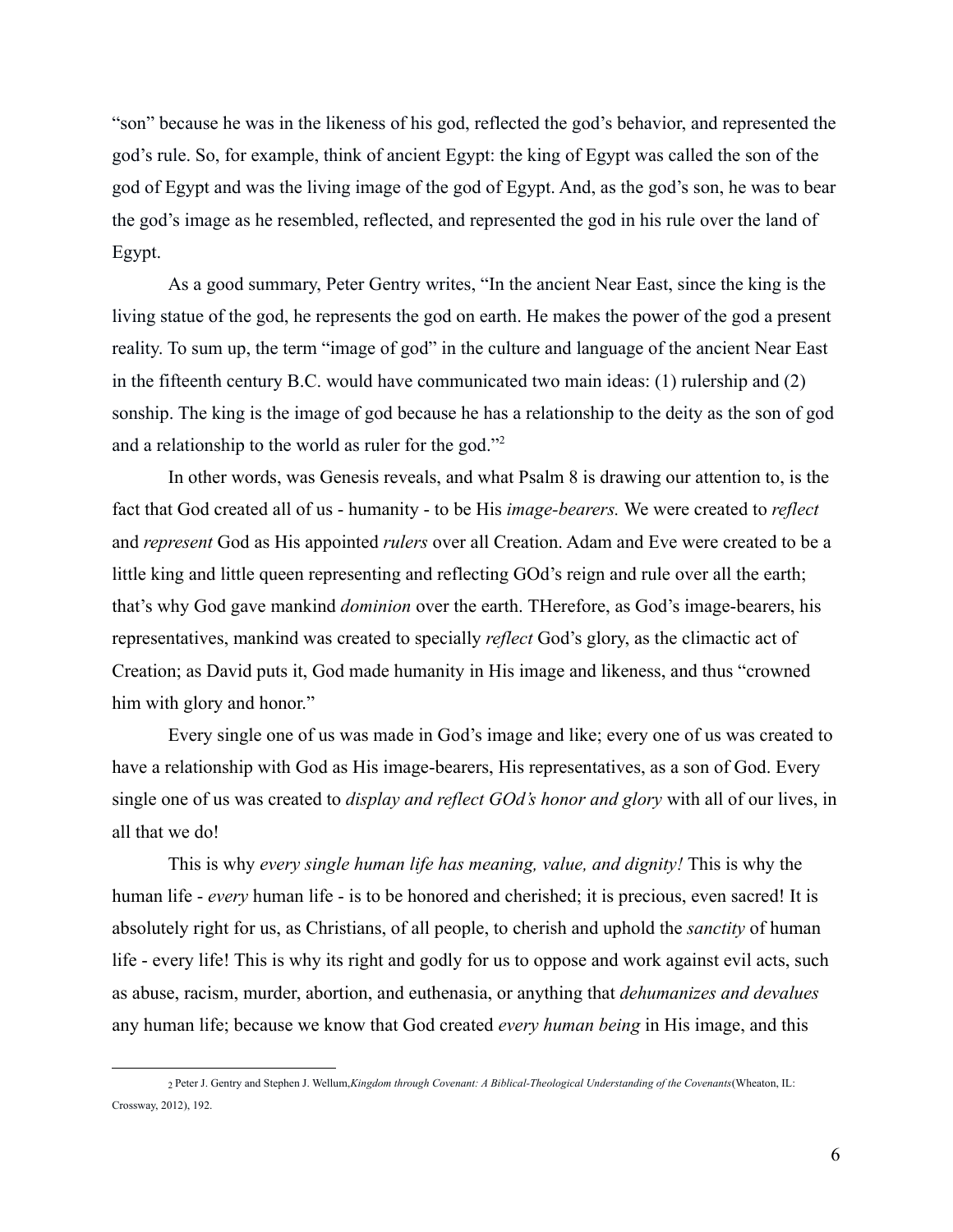means *every human life,* from any background or ethnicity, male or female, from conception and the womb all the way through gray hairs and old age, has inherit dignity, worth, value, and meaning!

And this is why the point of our lives is to glorify God! This is what we're made for; all of creation is made to glorify God and display His majesty - and that includes us, humanity, first and foremost, those whom have been "crowned with glory and honor" by being made in GOd's image, to represent, reflect, and glorify Him!

But humanity doesn't seem to be living up to this task, does it? So how can this still be true, this side of the fall, as all of humanity and creation are broken and stained by sin? THis brings us to our third and final point...

## **III. Christ's Glory as the True and Better Man**

When we read a text like this, and then look back up at the world of humanity all around us - well, it's pretty clear that mankind isn't exactly living up to this picture, is it? We have filled this earth with people, and yet every single human being *sins against God.* We don't represent GOd or glorify Him as we're supposed to; we *rebel* against Him. And it doesn't quite look like GOd has placed everything under our feet, does it? Instead of mankind's dominion over the animals and creation, we live in incredible tension with nature; there are many dangerous animals and insects; we have to labor to grow food, and even find famines and droughts; the grass pokes through our concrete and asphalt; not to mentions snowstorms, tornadoes, hurricanes, and wild fires. And all of this is because Creation itself has been cursed, broken and stained as a result of mankind's sinfulness. Mankind has been exiled from the Garden of Eden, our sin has marred our status as image-bearers, and creation itself has been cursed. Paradise has been lost

And yet, this Psalm isn't a lament Psalm; David doesn't just point back to the Garden and talk about how wonderful it was before the Fall. No, he speaks of this as a *present reality.* Why can David speak this way, despite the Fallen state of mankind and creation?

I think because David knew that the story didn't end in Genesis 3. After mankind fell and all creation was cursed, God also promised that a new man, an "offspring" of Adam and Eve, would come and reverse the curse, by crushing the head of the serpent (Gen. 3:15). In other words, God promised a future redemption, with a new and better Adam, who would not fall into sin, but would fulfill all that God created humanity and this world to be! I think *that iis exactly*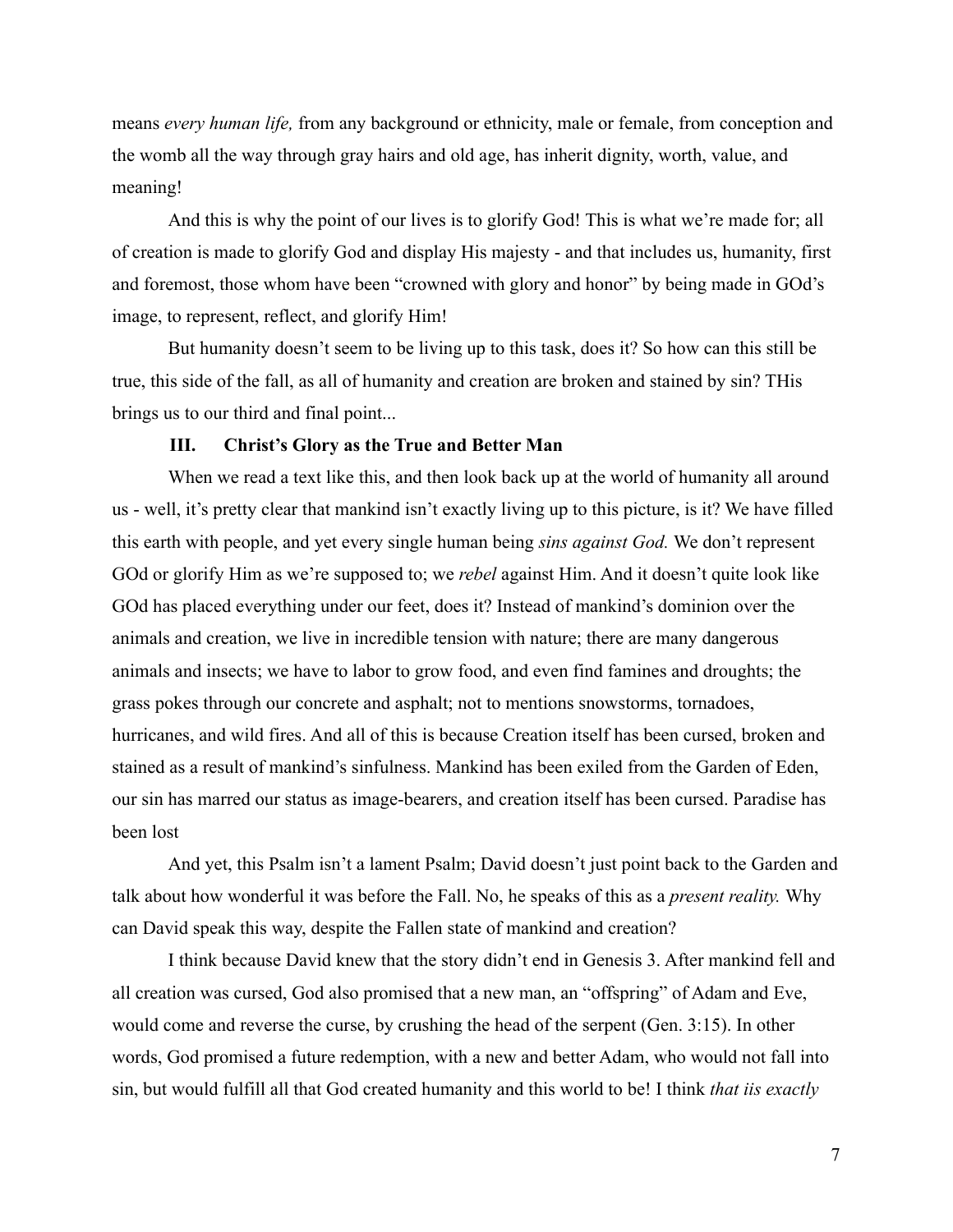*what David is looking back on and looking forward to here!* And sure enough, that second Adam has come: Jesus Christ, the true Son of God, the true image of God, who is God who took on flesh. As Col. 1:15 says, Jesus "is the image of the invisible God." He assumed a real, true humanity, being fully human. And yet, he did not sin; He lived a perfectly human, yet perfectly sinless life. He withstood the temptations of the Serpent, Satan. He perfectly obeyed, represented, and reflected GOd. Jesus became the *true and better Man,* to fulfill God's purpose for humanity! He even reversed the curse of humanity, and even all of Creation, by dying on the cross for our sins and being raised on the third day! The first Man fell, and ever since them, creation has been broken, the image of GOd in humanity marred, and all of us have been born with a twisted, sinful human nature. But Jesus came as a new and better Adam, who didn't fall, and he came to restore creation and restore humanity, bringing about a New Creation - a new *people,* conformed to the image of God *in Christ,* through faith in Him! To be a Christian is to be born again of the spirit, into a new heart, as a new creation - a new humanity, rooted not in the first Adam, but the second and better Adam, Christ Jesus!

And this is why so many New Testament passages quote this Psalm and show us that its pointing to Jesus. **Heb. 2:5-9** says,

"For it was not to angels that God subjected the world to come, of which we are speaking. It has been testified somewhere, 'What is man, that you are mindful of him, or the son of man, that your care for him? You made him a little while lower than the angels; you have crowned him with glory and honor, putting everything in subjection under his feet.' Now in putting everything in subjection to him, he left nothing outside of his control. At present, we do not yet see everything in subjection to him. But we see him who for a little while was made lower than the angels, namely Jesus, crowned with glory and honor because of the suffering of death, so that by the grace of God he might taste death for everyone."

Paul speaks of this as well, when he quotes Psalm 8 in **1 Cor. 15:25-27**, saying, "For he must reign until he has put all his enemies under his feet. The last enemy to be destroyed is death. For 'God has put all things in subjection under is feet.'"Being raised as King over all, Jesus inherits the whole earth, so that all things, in all creation, are being "subjected to Him," "putting everything in subjection under His feet."

As the second Adam, the true and better Man, Jesus fulfilled God's design for humanity: He is the truest picture of the image of GOd in humanity, as the God-Man! He humbled himself, even to the point of death on the cross, so that in being raised, He reversed the curse of sin! And he came to save His people, bringing about a *new humanity,* reversing *our* curse of sin, to make